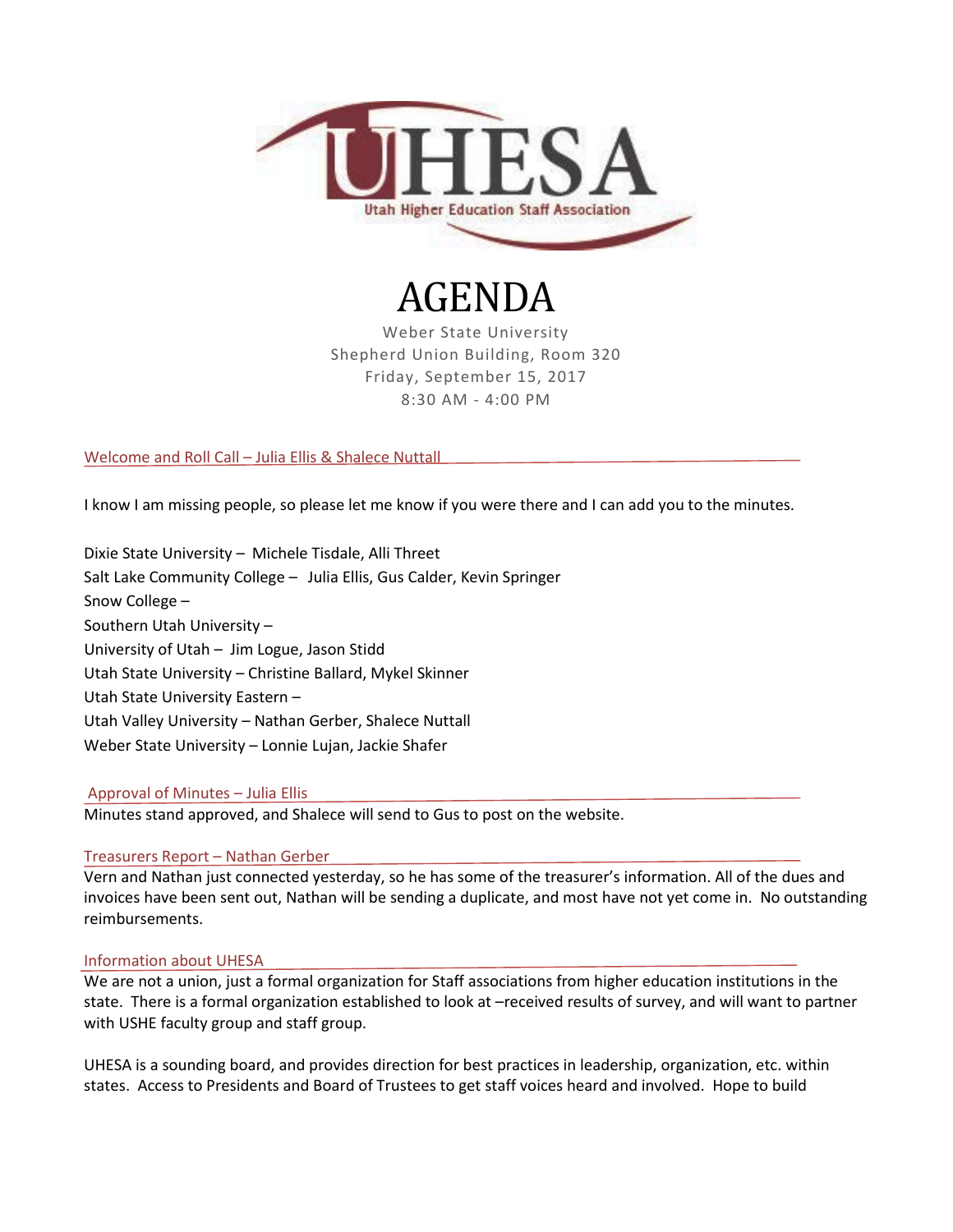relationships with legislative, BFF and media committees. That the staff across the state are united, and we are all here for the students.

Julia would like to see us brainstorm, have some initiatives and come together to come up with some great initiatives this year. A way that we can get information across the board. Union-Employee union wanted to talk with Dixie and reached out to the staff association. Sept. 21, 10-11:30, Beans and Brew-open invitation. Julia will send out information after the meeting.

Bring a Friend to Finish, started at Dixie, during the transition of presidents. The goal was and still is to reach the non-traditional student populations to help reach the governor's education goal of 66% by 2020. The goal is to work to get the students back to the university to complete their degree. Flyers, shirts, etc., were created and marketed to institutions to help engage the population to come back in. Presented information about the BFF in 2016 to the Board of Regents, and UWHEN recognized the initiative. What else can we do as an organization for BFF to have more success? Working with legislatures to get some financial support for those that come in; a possible scholarship application pipeline through the BOR to get a scholarship, possible tuition waivers at the institution level. Things are still being talked about. Don't yet have a reputation to ask for this. We need to work with some others and need to be phased in. Engage with each other, PR/Media, and Legislative, to be more reputable, and a team. To be involved, engaged within our institutions, and partner with legislature, or inspire them and work with current or create a bill.

Open space, these meetings are an open space, please don't hesitate to ask where things are, if you don't understand.

#### Regents Discussion – Tuition Waivers 404B

"Pre-notice" try to get some of this as to how the tuition waiver can help with BFF. Make UHESA more known.

Agenda of the Board of Regents Meeting: [https://higheredutah.org/agendas/september-2017-regents-meeting](https://higheredutah.org/agendas/september-2017-regents-meeting-agenda/)[agenda/](https://higheredutah.org/agendas/september-2017-regents-meeting-agenda/)

Thoughts from the tuition meeting and how it plays into our role in UHESA Dress up, look the part, to get more respect with the Board of Regents. First impression if we look the part, we should.

Take the opportunity from being here, to build off in a positive direction. Bring the conversation back to the institution. Should have the conversation with our institutions about what we are doing correctly, and how we can help in the conversations.

Takeaway the organization sense of the political stuff. The Board of Regents is more on our side than we think. They are there to help support education. We can pair up with the Board of Regents to push their issue. We need to find a way to reach out to the needs based student.

Using dollars to target other populations, resources that we need to happen. Where do we want to be and market it? No research as to how many people stopped from going. Pell grants, stigma needs to be addressed with the needs based, how to help them see the benefits of applying for help for Needs based students, first generation students. Enabling and empowering students to apply for school and financial aid.

Money would default to the institutions. Reallocating funds to different areas based on discretionary. We could share this with our presidents to focus on the BFF initiative. Where do we want to go with it? USHE Brief that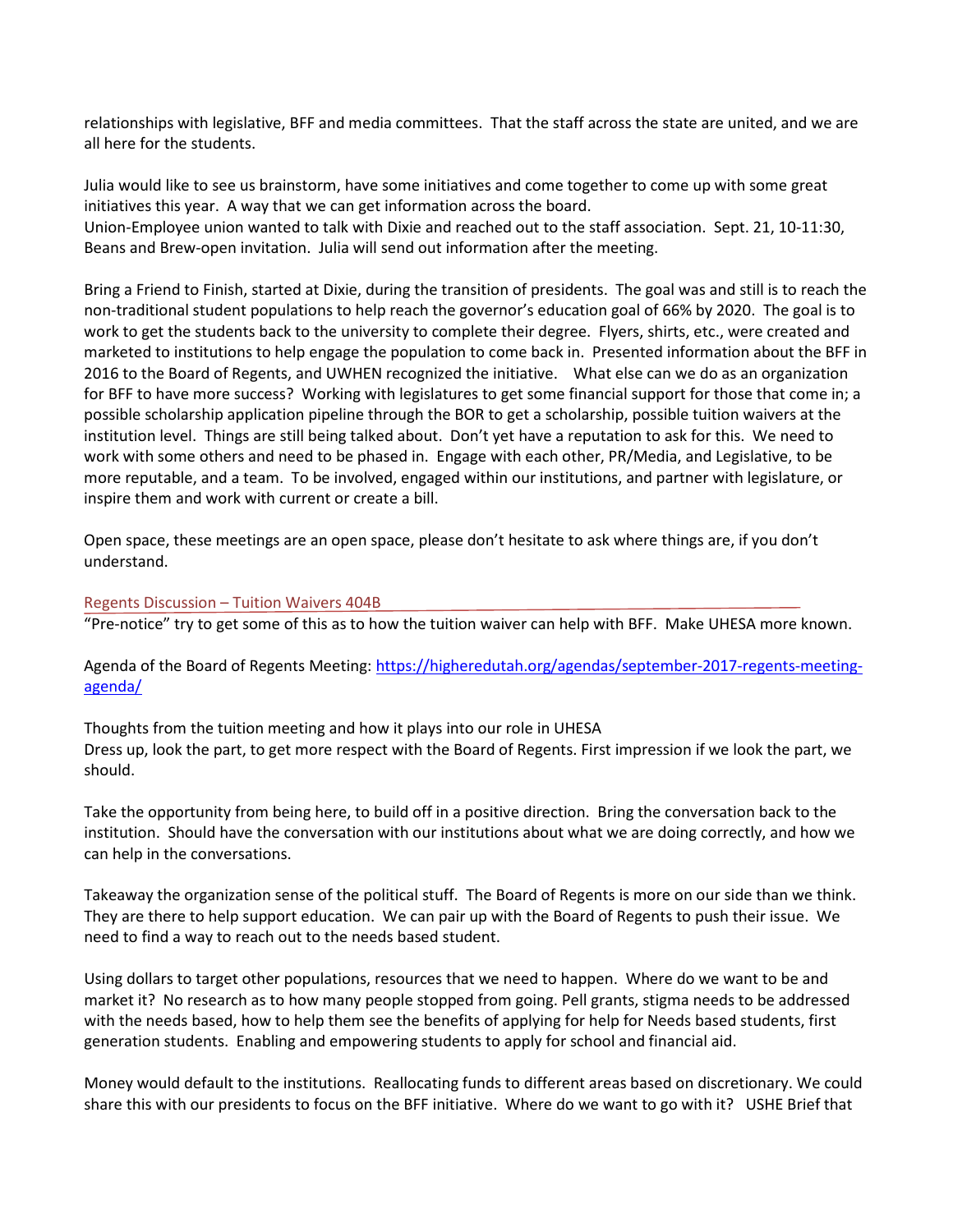was discussed [https://higheredutah.org/wp-content/uploads/2013/03/2017-4-Tuition-Waivers-Kimberly-](https://higheredutah.org/wp-content/uploads/2013/03/2017-4-Tuition-Waivers-Kimberly-Henrie.pdf)[Henrie.pdf](https://higheredutah.org/wp-content/uploads/2013/03/2017-4-Tuition-Waivers-Kimberly-Henrie.pdf) . (Bar graph was briefly discussed). We would like to have access to the PPT that was shared to gather more information.

Non-resident discussion, should institutions require students to apply for residency, look at the population of students on WUE? What does average college student pay?

## Committee Meetings – Academic & Student Affairs

Changes in regent's scholarship, step up (Utah scholars), 10 years into the program. Requirements for Regents scholarship is high, specific courses and GPA, different levels, etc. \$1,000 for two semester, and \$6,400, (higher requirements in GPA, ACT, and parent contributing). Increase in the number of students applying and receiving, the GPA of students in all three areas. Proposing changes to Regents scholarship, change overall GPA, lower act score from 26 to a 22, course requirements, and applying for financial aid. More of a burden on the institution, how they are going to implement it. Amount could change based on the number of people who have applied. Watch for changes in this. Will be talking about in March.

Talked about step-up Utah scholars program-to get prepared for college, recognition and not a scholarship.

Weber State Scholars program.

## Committee Meetings – Finance & Facilities

Weber has plans for master plan approval – UTA fast bus. Geothermal fields that they are drilling. 2 new buildings that they would like to build (updates to the stadium), Olympic buildings, build new ones, create new athletics core expansion, Davis expansion build more and make a fountain. Working with UDOT well. West campus (Legacy Highway).

University of Utah-Expanding orthopedic surgery center. 8-15, sold off bonds to increase their net value, working through Goldman Sacs. UVU-endowments increase from 25%-30% so they can get more money, while Arts is being completed. Enrollment and FTE is up. Estimated growth at 2.0%. Trying to reach 60,000 new students in our service region, the enrollment growth would need to increase at 3% a year instead of 1.6% a year. This could be something that BFF could help be an advocate to help grow admissions.

Foreign gifts from Canadian and Japanese, USU Swiss company, have to disclose it if over \$50,000.

#### Board of Regents Take away

It's helpful. We should be part of it, if it is close to our area, or our institution, to have a representation. The institution delegates to participate, and have an open invitation. Share the information to gather the day, where it is going to be and informally set it up. Helps establish and strengthen relationships with the institution to have the support the individual staff association's during the meeting.

Relationship with the President and your, opportunity to think of you in the institution, and open up additional opportunities to engage at the institution.